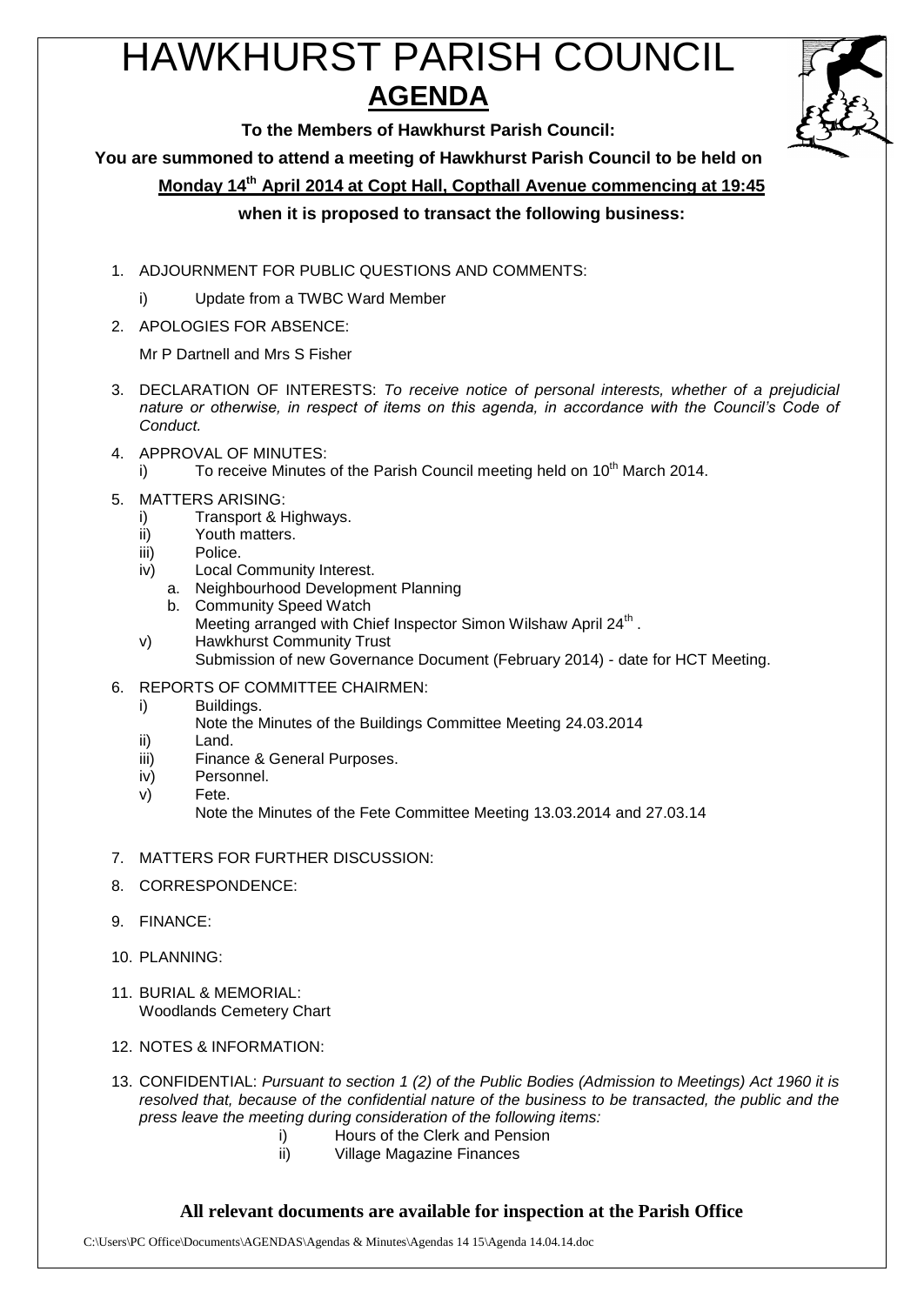Andrew McTrusty, Clerk to the Parish Council

|                |          | Agenua Rent of Correspondence |                                                               |
|----------------|----------|-------------------------------|---------------------------------------------------------------|
|                | Date     | From                          | Subject                                                       |
|                | Received |                               |                                                               |
|                | 10/03/14 | North Ridge                   | Signage to Lavatories in Hawkhurst                            |
|                |          | <b>Medical Practice</b>       |                                                               |
| $\overline{2}$ | 19/03/14 | <b>Samaritans</b>             | Expression of thanks for donation from HPC                    |
| 3              | 24/03/14 | Resident                      | Concern about danger to traffic and pedestrians at the        |
|                |          |                               | Queens Rd/Rye Rd junction and reply.                          |
| 4              | 25/03/14 | <b>KALC</b>                   | DCLG consultation on Planning Performance and                 |
|                |          |                               | Contributions                                                 |
| 5              | 26/03/14 | Hawkhurst Village             | To TW Police Station requesting more police presence and      |
|                |          | Society (CC)                  | cameras to stop speeding and red traffic light jumping.       |
| 6              | 31/03/14 | <b>Hawkhurst</b>              | To Director of Kent Highways & Traffic expressing concern     |
|                |          | Community                     | at the level of speeding in Hawkhurst and the safety          |
|                |          | Speedwatch                    | implications thereof for the village residents.               |
|                |          | Group(CC)                     |                                                               |
| $\overline{7}$ | 03/04/14 | Resident (CC)                 | To Director of Kent Highways & Traffic expressing concern     |
|                |          |                               | at the level of speeding in Hastings Road and The Moor        |
|                |          |                               | area in Hawkhurst and the safety implications for the village |
|                |          |                               | residents.                                                    |
| 8              | 03/04/14 | Post Office Ltd               | Closure of PO at Spar, The Moor                               |

Agenda Item 8: Correspondence

#### Agenda Item 9: Finance.

## INCOME AND EXPENDITURE MARCH 20

| £  | 16,796.53 |
|----|-----------|
| £  | 2,063.70  |
| -£ | 14,732.83 |
| £  | 60,000.00 |
| £  | 10,001.00 |
| £  | 54,315.78 |
| £  | 45.21     |
|    |           |

9.2 Account reconciliation.

9.3 Letter of Authority

## Agenda Item 10: Planning

10.1 Planning & Highways Information:

| Ref. No.                                       | Proposal                           | Location                         | Comments                                                                              |
|------------------------------------------------|------------------------------------|----------------------------------|---------------------------------------------------------------------------------------|
| Dept. for<br>Communities<br>and Local<br>Govt. | Notes on Neighbourhood<br>Planning | Across the UK                    | Links to existing NDP<br>applications and the UK<br>Govt. Planning Guidance<br>Portal |
| <b>TWBC</b>                                    | <b>Tree Preservation Order</b>     | Pinners, Ockley Rd,<br>Hawkhurst | <b>Contribution to Visual</b><br>Amenity                                              |

#### **All relevant documents are available for inspection at the Parish Office**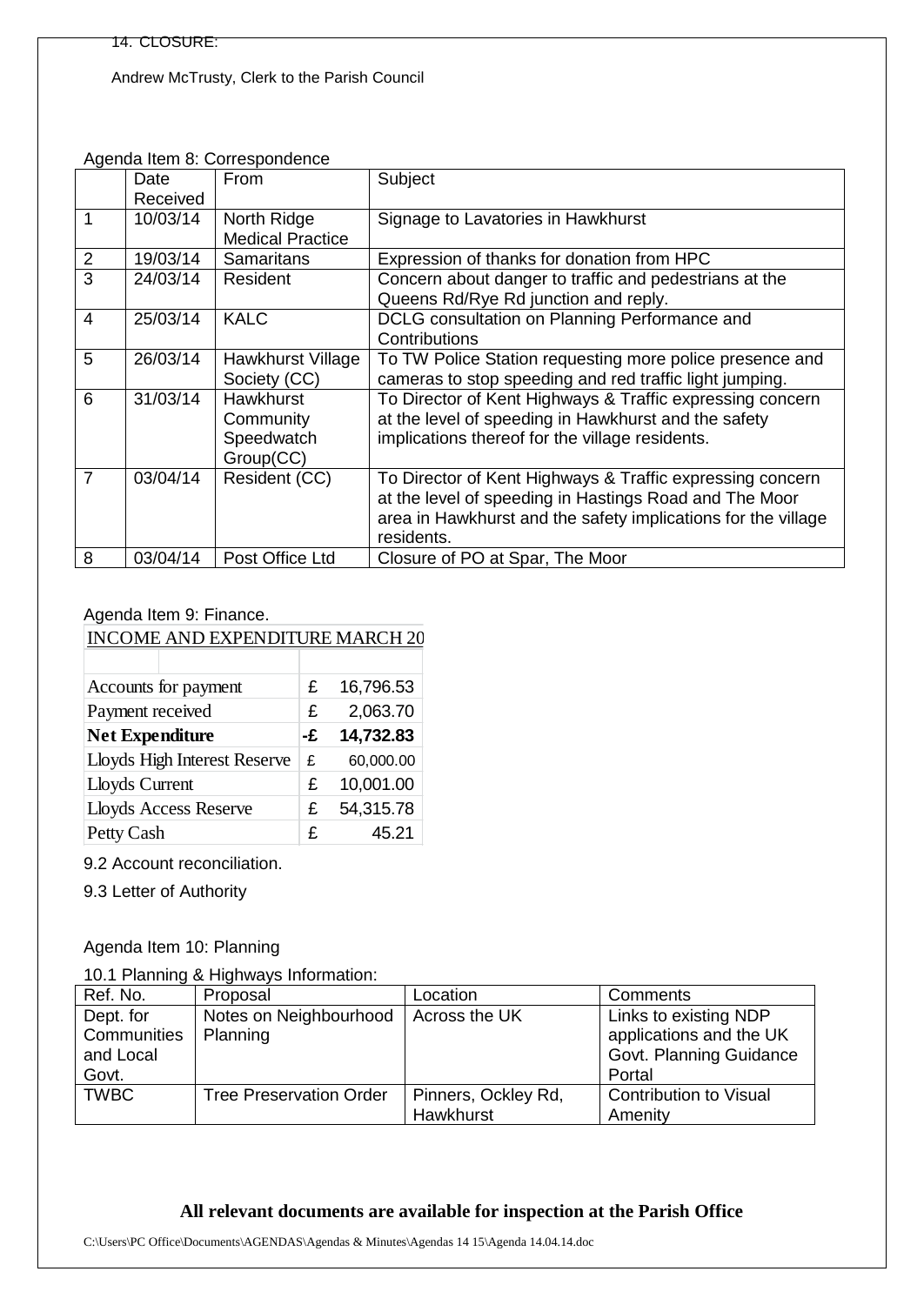| 14/00366/PA<br>РM               | <b>Lawful Development</b><br>Certificate for<br>replacement chimney<br>and enlargement of one<br>window | Little House, Duvals<br>Farm, Whites Lane                   | Submitted for information<br>by Cllr Mrs M Brinsley                                                         |
|---------------------------------|---------------------------------------------------------------------------------------------------------|-------------------------------------------------------------|-------------------------------------------------------------------------------------------------------------|
| <b>TWBC</b><br>Planning<br>Dept | Application to TWBC for<br>Approval of the<br><b>Hawkhurst</b><br>Neighbourhood Area                    | <b>Hawkhurst Parish</b>                                     | Decision Approved,<br>subject to 5 day call-in<br>period.                                                   |
| <b>KCC</b>                      | Closure of Highgate Hill<br>for road repairs and<br>diversion.                                          | Highgate Hill                                               | Work will take place for 4<br>nights 1900-0600 from<br>Weds 30 April to Tues 6th<br>May (excludes Bank Hol) |
| <b>KCC</b>                      | B2244 Hastings Road<br>Roadworks rescheduling                                                           | Hastings Road from<br>The Moor to<br><b>Merriments Lane</b> | Commencing 22 <sup>nd</sup> April<br>for 7 days with temporary<br>traffic controls 0930-1530                |
| <b>KCC</b>                      | Kent to receive £8.6m for<br>pothole repairs                                                            | <b>Across Kent</b>                                          | Grant from UK Govt to<br><b>KCC following winter</b><br>damage.                                             |

## 10.2 Planning TWBC Approved:

| Ref. No.     | Proposal                        | Location                | Comments/Valid |
|--------------|---------------------------------|-------------------------|----------------|
| 14/00231/FUL | Change of use of                | Land adjacent Slip Mill | 12/03/14       |
|              | wasteland/redundant             | Cottage, Slip Mill Lane |                |
|              | agricultural land to garden     |                         |                |
| 14/00254/LBC | LBC for Internal alterations,   | <b>Sir Thomas Dunks</b> | 27/03/14       |
|              | additional parking and          | Almshouses, Rye Road    |                |
|              | replacement of window with      |                         |                |
|              | door on north elevation.        |                         |                |
| 14/00252/FUL | Internal alterations removing   | <b>Sir Thomas Dunks</b> | 27/03/14       |
|              | internal wall for access to new | Almshouses, Rye Road    |                |
|              | disabled WC and larger tea      |                         |                |
|              | room, additional parking and    |                         |                |
|              | replacement of window with      |                         |                |
|              | door on north elevation.        |                         |                |
| 14/00381/LBC | LBC for restoration and         | Beals Green Farm,       | 04/04/14       |
|              | conversion of barn to           | <b>Heartenoak Road</b>  |                |
|              | home/office/ancillary           |                         |                |
|              | accommodation                   |                         |                |
|              |                                 |                         |                |
|              |                                 |                         |                |
|              |                                 |                         |                |
|              |                                 |                         |                |
|              |                                 |                         |                |

#### 10.3 Planning TWBC Refused:

| Ref. No.                | Proposal                                                                               | Location                                                    | Comments/Valid                                                                                      |
|-------------------------|----------------------------------------------------------------------------------------|-------------------------------------------------------------|-----------------------------------------------------------------------------------------------------|
| TW/13/01989/<br>FUL/TA1 | Erection of a 2 storey<br>detached sustainable<br>house with double<br>garage/workshop | Land between White Lodge<br>and Garden House, Horns<br>Road | Appeal dismissed by<br>Planning Inspectorate.<br>Outside LBD, Rural<br>location, threat to<br>AONB. |
| 14/00334/FUL            | Erection of 2 storey, 3<br>bed dwelling                                                | Former Skeet Yard, Talbot<br>Road                           | Out of character for<br>Conservation Area,<br>highway safety, loss of<br>hedge                      |

## **All relevant documents are available for inspection at the Parish Office**

C:\Users\PC Office\Documents\AGENDAS\Agendas & Minutes\Agendas 14 15\Agenda 14.04.14.doc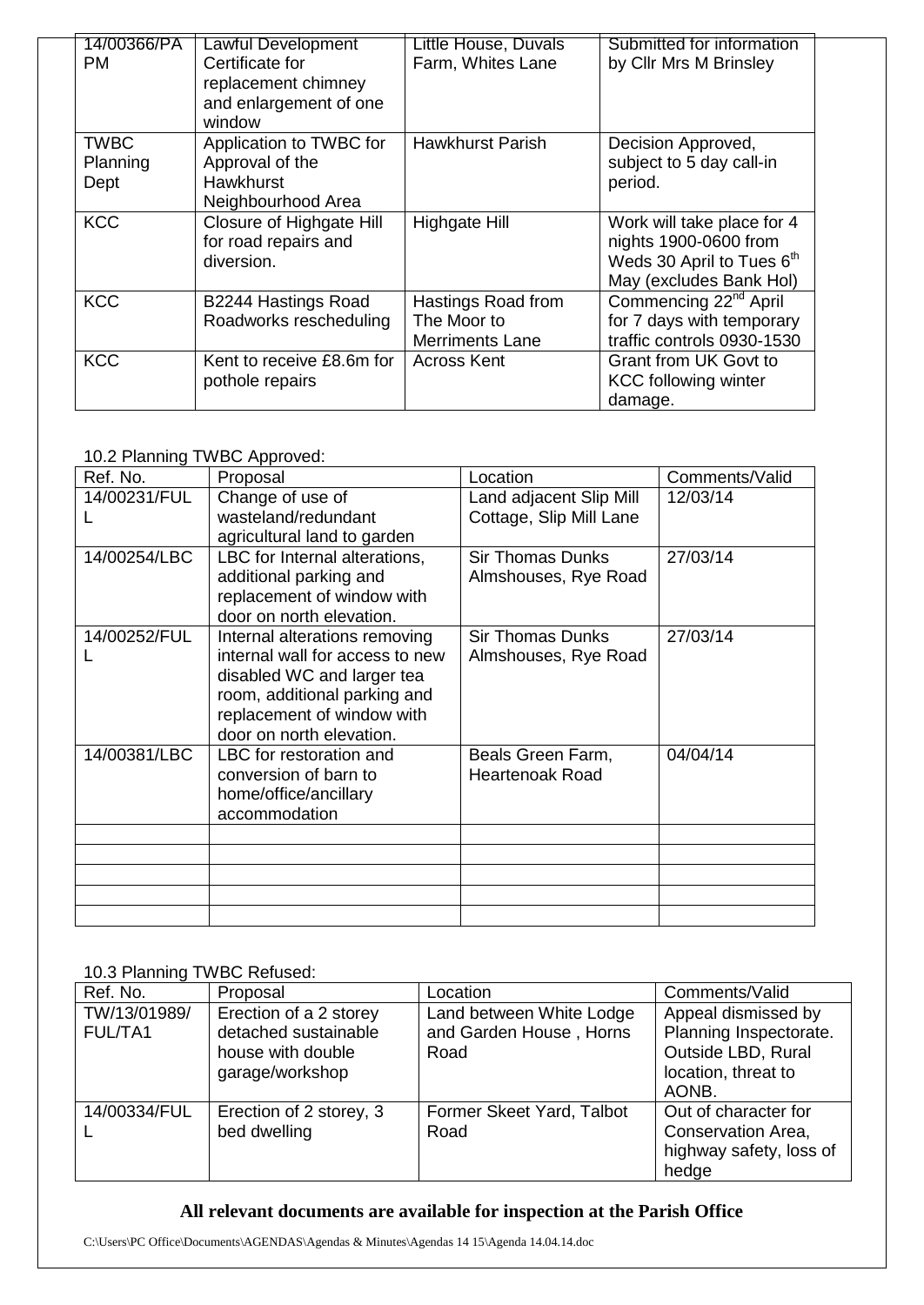| 14/00359/HOU | Oak-framed 2 bay, 2 | Louisa Lodge East, Park | Visual harm from scale, |
|--------------|---------------------|-------------------------|-------------------------|
| <b>SE</b>    | storey garage with  | Lane                    | design, materials,      |
|              | storage over        |                         | appearance, also        |
|              |                     |                         | disproportionate in     |
|              |                     |                         | context of Forest and   |
|              |                     |                         | AONB.                   |

## 10.4 Planning Applications received:

| <b>Number</b> | <b>Application No</b>                                           | Proposal                                                                                              | Location                                         | <b>Comments</b>                                                                                                                                                                                 |
|---------------|-----------------------------------------------------------------|-------------------------------------------------------------------------------------------------------|--------------------------------------------------|-------------------------------------------------------------------------------------------------------------------------------------------------------------------------------------------------|
|               | 111 14/00637/HOUSE                                              | 2 Storey infill between Farthings,<br>house and garage and<br>new dormer window<br>to south elevation | Horns Road                                       |                                                                                                                                                                                                 |
|               | 112 14/00448/FULL/NR2<br><b>APPLICATION</b><br><b>WITHDRAWN</b> | <b>Bungalows</b>                                                                                      | to Hartnokes                                     | Erection 2 of detached Land adjacent Clarification of boundaries with KCC<br>adopted highways                                                                                                   |
|               | 113 14/00621/HOUSE/HW1                                          | Demolition of Kitchen<br>and car port. Build<br>garage and bedroom<br>extensions                      | Grey Roof,<br>North Hill                         |                                                                                                                                                                                                 |
|               | 114 KCC/TW/0381/2013                                            | 48 extra care flats and<br>communal and<br>community facilities                                       | Bowles<br>Lodge, All<br>Saints Road              | changes to external materials and<br>finishes, removal of ladder and<br>conservatory, substitution of 3 x 2<br>bed flats for 3 x 1-bed flats,<br>amendments to windows,<br>additional planting. |
|               | 115 14/00683/FULL/SH6                                           | Erection of a<br>replacement 3 storey<br>90 bed care home<br>(Class 2) with parking                   | <b>Hawkhurst</b><br>Castle,<br>Cranbrook<br>Road | Variation of Condition 3 age<br>restriction to 50 from 60                                                                                                                                       |

## Agenda Item 11: Burial and Memorial

| Interment Date | Deceased |  |
|----------------|----------|--|
|                | None     |  |

## Agenda Item 12: Notes and Information

|                | 10/03/14 | <b>KALC Parish News</b> | Social Media article p.3                             |
|----------------|----------|-------------------------|------------------------------------------------------|
| 2              | 12/03/14 | <b>Rural News</b>       | Issue 135                                            |
| 3              | 13/03/14 | Dept Energy &           | Community Energy Strategy; People Powering Change.   |
|                |          | <b>Climate Change</b>   |                                                      |
| 4              | 14/03/14 | Kent High Weald         | Weald Wise and Events Guide                          |
|                |          | Partnership             |                                                      |
| 5              | 14/03/14 | Oast to Coast           | Spring 2014 – Village Halls Special                  |
| 6              | 14/03/14 | Minutes from the        | Meeting of 13/03/14                                  |
|                |          | <b>Fete Committee</b>   |                                                      |
| $\overline{7}$ | 25/03/14 | <b>High Weald AONB</b>  | Press Release about New Management Plan for the High |
|                |          | Joint Advisory          | <b>Weald AONB</b>                                    |
|                |          | Committee               |                                                      |
| 8              | 27/03/14 | Parish Chairmen's       |                                                      |
|                |          | <b>Meeting Notes</b>    |                                                      |

## **All relevant documents are available for inspection at the Parish Office**

C:\Users\PC Office\Documents\AGENDAS\Agendas & Minutes\Agendas 14 15\Agenda 14.04.14.doc